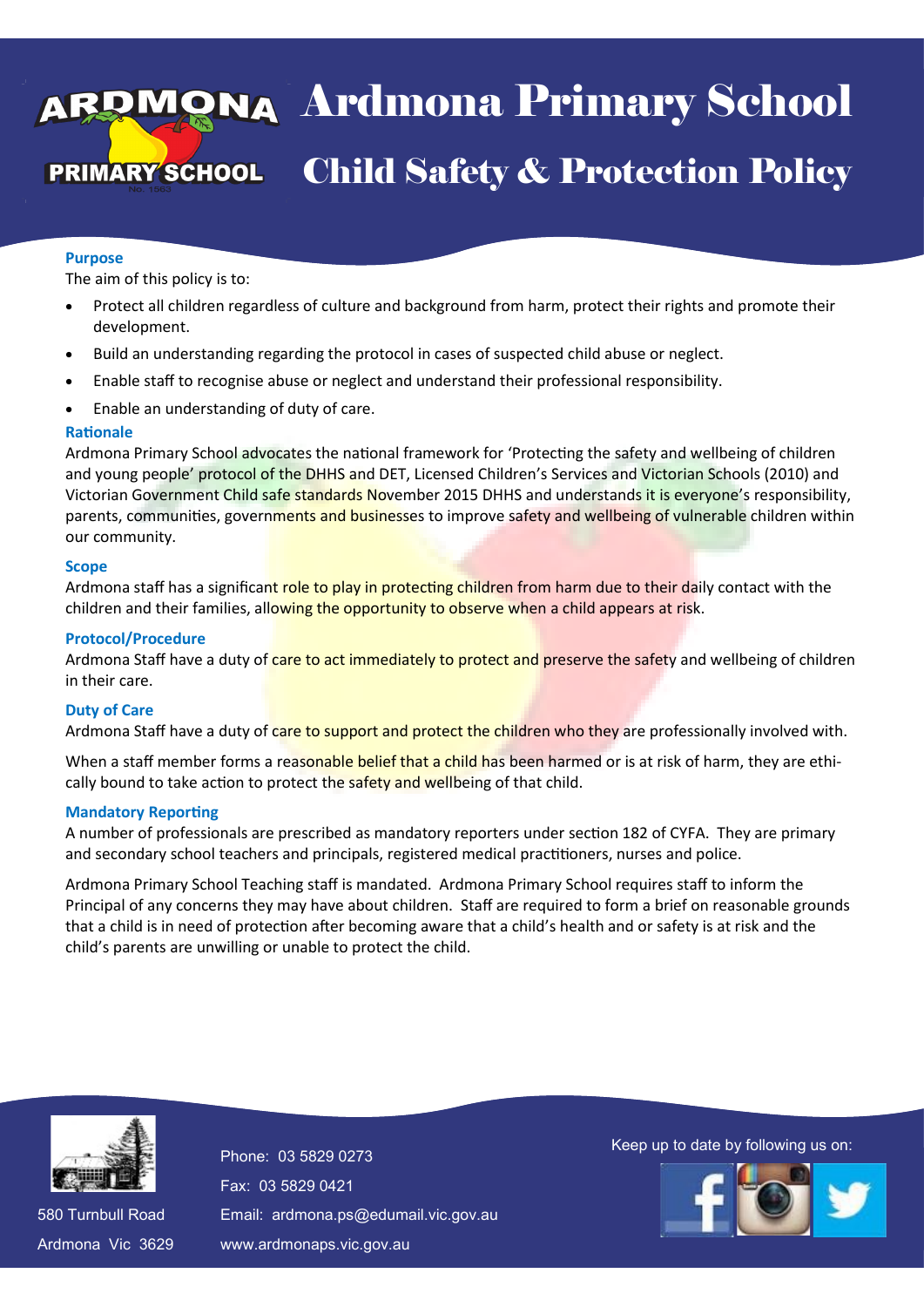## **There may be reasonable grounds for forming such beliefs if:**

- A child states they have been physically or sexually abused
- A child states they know someone who has been physically abused
- Someone who knows the child, states that the child has been physically or sexually abused
- A child shows signs of being physically or sexually abused
- A staff member is aware of family violence, parent substance misuse, psychiatric illness or intellectual disability that impacts on the child's safety, stability or development
- A staff member observes signs or indications of abuse
- A child's action or behaviour may place them at risk of significant harm and the parents are unwilling or unable to protect the child

All reports made are confidential.

## **Ardmona Primary School Principal shall:**

- Address concerns with the DET SSSO coordinator and produce recorded information for discussion
- Follow guidelines from Protecting the Safety and Wellbeing of Children and young People Victorian Child Safe Standards, a joint protocol for the Department of Human Services Child Protection and Department of Education
- Educate families regarding Ardmona Primary School Child Protection Policy
- Educate staff regarding child protection reporting protocols
- Assist staff in understanding the local community and significant cultures such as that of ATSI within the community in establishing culturally appropriate responses

## **Ardmona Primary School Staff shall:**

- Teachers and the Principal must be VIT registered and ES staff acquire a flawless Working with Children Check meeting DET requirements
- Meet all legislative requirements regarding the safety and protection of children
- Educate and support families regarding safety, health and wellbeing of children
- All staff must ensure they are familiarised thoroughly with the schools Emergency Management Plan
- Observe and record any concerns about children in their care
- Conclude and act as per mandated requirement (Child First referral 5823 7000 Shepparton) Child Protection 1300 360 391

## **Please read this policy in conjunction with the schools:**

- Infection Control Policy
- Health and Safety Policy
- Mandatory Reporting Policy

## **Related Policy**

## **References/Legislation**

- Children's Services Act 1996
- Children's Services Regulations 2009
- Charter of Human Rights and Responsibilities Act 2006
- National Framework for 'Protecting the safety and wellbeing of children and young people' protocol of the DHHS and DET, Licensed Children's Services and Victorian Schools (2010)



580 Turnbull Road 580 Turnbull Road Ardmona Vic 3629 Ardmona Vic 3629 Fax: 03 5829 0421 Fax: 03 5829 0421 Email: ardmona.ps@edumail.vic.gov.au Email: ardmona.ps@edumail.vic.gov.au www.ardmonaps.vic.gov.au www.ardmonaps.vic.gov.au

# Thone: 03 5829 0273<br>Phone: 03 5829 0273